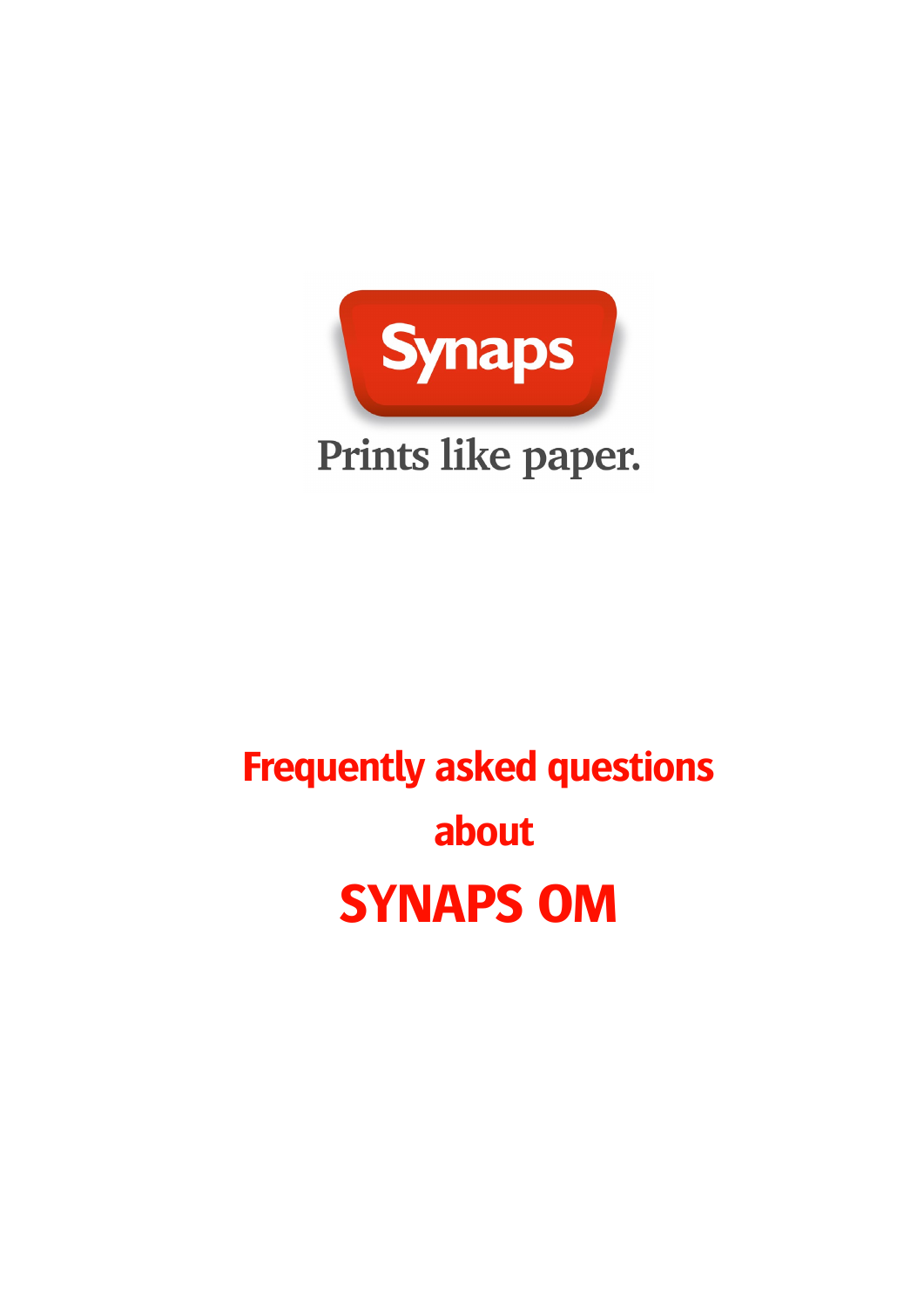# **Contents**

| 1  |                                                                                                             |  |
|----|-------------------------------------------------------------------------------------------------------------|--|
| 2  |                                                                                                             |  |
| 3  |                                                                                                             |  |
| 4  |                                                                                                             |  |
| 5  |                                                                                                             |  |
| 6  |                                                                                                             |  |
| 7  |                                                                                                             |  |
| 8  |                                                                                                             |  |
| 9  |                                                                                                             |  |
| 10 |                                                                                                             |  |
| 11 |                                                                                                             |  |
| 12 |                                                                                                             |  |
| 13 |                                                                                                             |  |
| 14 |                                                                                                             |  |
| 15 |                                                                                                             |  |
| 16 |                                                                                                             |  |
| 17 | Printing - Can I use SYNAPS OM on Komori Impremia IS29 or KonicaMinolta AccurioJet KM-1 UV inkjet presses?6 |  |
| 18 |                                                                                                             |  |
| 19 |                                                                                                             |  |
| 20 |                                                                                                             |  |
| 21 |                                                                                                             |  |
| 22 |                                                                                                             |  |
| 23 |                                                                                                             |  |
| 24 |                                                                                                             |  |
| 25 |                                                                                                             |  |
| 26 |                                                                                                             |  |
|    |                                                                                                             |  |
| 28 |                                                                                                             |  |
| 29 |                                                                                                             |  |
| 30 |                                                                                                             |  |
| 31 |                                                                                                             |  |
| 32 |                                                                                                             |  |
| 33 |                                                                                                             |  |
| 34 |                                                                                                             |  |
| 35 |                                                                                                             |  |
| 36 |                                                                                                             |  |
| 37 |                                                                                                             |  |

This information is the best currently available on the subject. The results should, however, only be regarded as a general guide to material<br>properties and not as a guarantee. Please contact Agfa-Gevaert N.V., Septestraat Agfa, the Agfa rhombus, and Synaps are trademarks of Agfa-Gevaert NV, Belgium, or its affiliates.

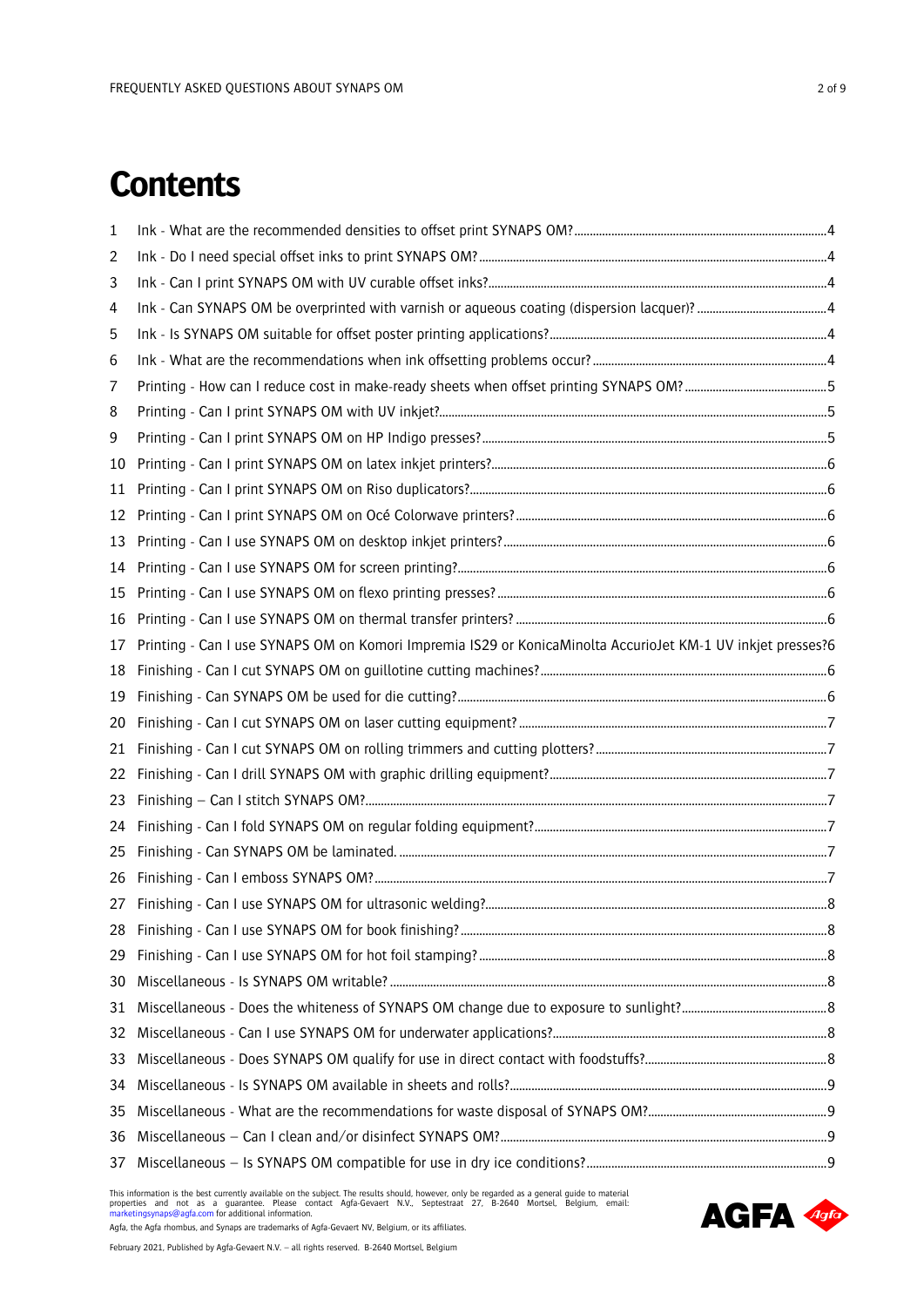This information is the best currently available on the subject. The results should, however, only be regarded as a general guide to material<br>properties and not as a guarantee. Please contact Agfa-Gevaert N.V., Septestraat

Agfa, the Agfa rhombus, and Synaps are trademarks of Agfa-Gevaert NV, Belgium, or its affiliates.

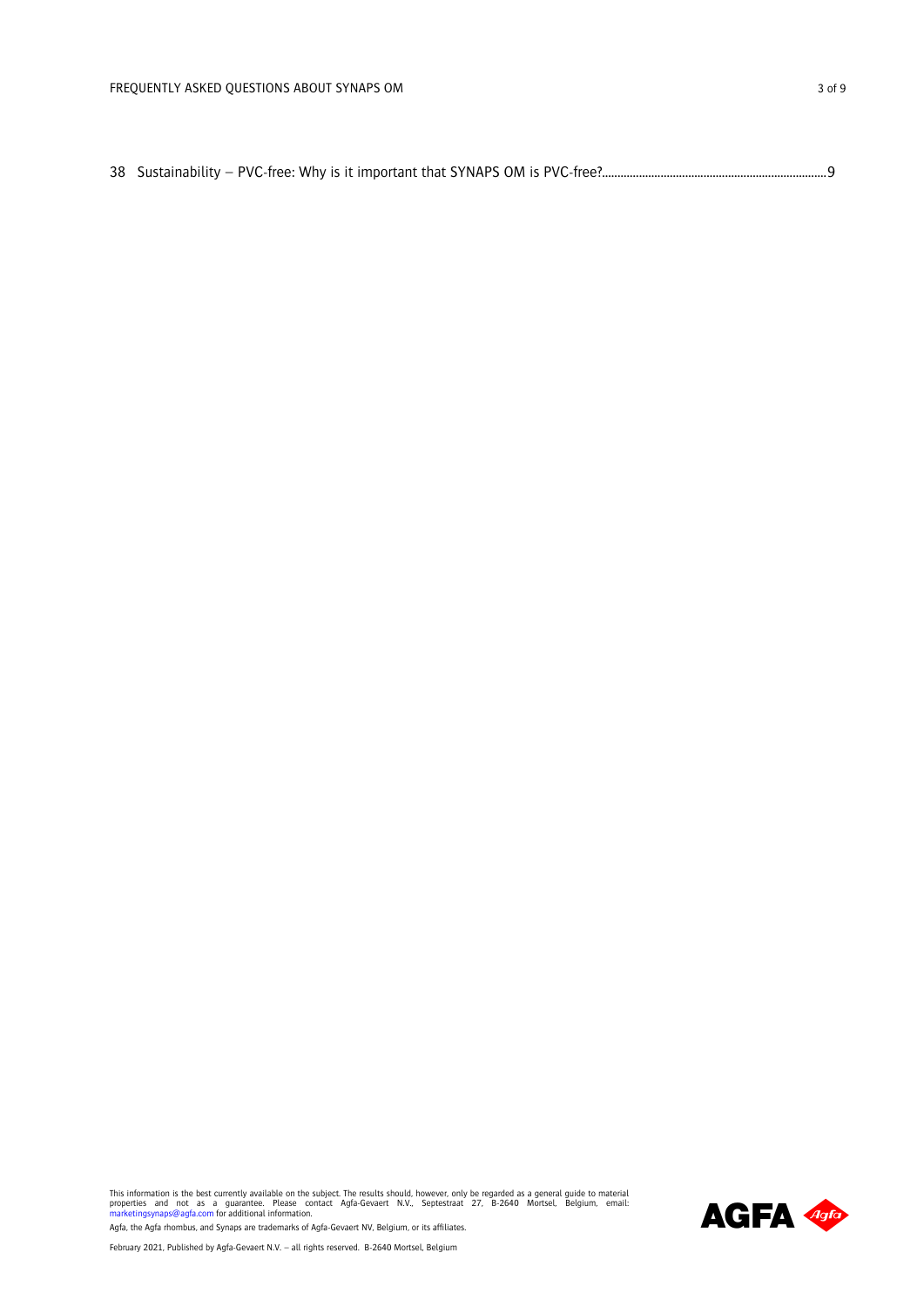#### <span id="page-3-0"></span>1 Ink - What are the recommended densities to offset print SYNAPS OM?

Recommended densities (measurement on wet print, white backing) for process inks on SYNAPS OM are: K: 1.50 – C: 1.20 – M: 1.15 – Y: 1.20.

For printing pantone colours or other spot colours, use the (pantone or spot) colour sample book for uncoated paper as a reference.

## <span id="page-3-1"></span>2 Ink - Do I need special offset inks to print SYNAPS OM?

No special inks are required. No need to use special oxidative drying inks. Standard offset inks are perfect to print SYNAPS OM. No special drying agents to mix with the inks or fountain solution are recommended.

#### <span id="page-3-2"></span>3 Ink - Can I print SYNAPS OM with UV curable offset inks?

Yes. You can print SYNAPS OM with UV offset. Set the UV lamp power up to a level just high enough to cure the ink. The thinnest grades or more prone for waviness caused by the heat of the lamps so we recommend to perform a test before you decide to use thin SYNAPS OM.

LED UV lamps generate less heat and are therefore less prone to cause waviness of the substrate.

LEC (Low Energy Curing) UV inks are also compatible with SYNAPS OM.

# <span id="page-3-3"></span>4 Ink - Can SYNAPS OM be overprinted with varnish or aqueous coating (dispersion lacquer)?

Yes. Varnish is in fact a transparent ink so we don't print a too thick layer of varnish onto a full colour job. The coating layer could get saturated when you apply a too thick layer which could result in ink drying problems and offsetting problems. When you apply a varnish the colour densities increase and therefore we recommend printing at somewhat lower densities before you apply the varnish.

When you need to overprint with a varnish, UCR (under colour removal) is recommended.

Because SYNAPS OM has a coating layer that absorbs the ink (and varnish) very well, you will notice a gloss effect on areas with high image coverage and a mat effect on areas with no or little image coverage when you apply a gloss varnish.

To avoid these gloss and mat effects, we recommend to apply an aqueous coating (dispersion lacquer) when you want to protect the printed image on SYNAPS OM because lacquer units on printing presses apply a thicker layer. Due to the fact that dispersion lacquer is instant dry, a printer even has the possibility to apply multiple layers so higher gloss + better image protection can be achieved.

# <span id="page-3-4"></span>5 Ink - Is SYNAPS OM suitable for offset poster printing applications?

Yes. We advise the customer to choose inks with high light fastness properties (scale 1 - 8). Especially yellow and magenta are prone for colour fading after prolonged exposure to sunlight.

Every ink supplier has ink series with higher light fastness properties so talk with your ink supplier.

With dispersion lacquers and overprint varnishes, you increase densities and improve the light fastness properties.

There are special UV coatings in the market with colour protecting properties so when you overprint the posters with such a dedicated UV coating, you achieve higher densities and better print protection.

#### <span id="page-3-5"></span>6 Ink - What are the recommendations when ink offsetting problems occur?

Conventional ink types are recommended to print on SYNAPS OM. Special oxidative inks are more prone to cause offsetting problems.

If you print process colours, please follow the ink density recommendations from our printing guidelines (K:  $1.50 - C$ :  $1.20 - M$ :  $1.15$  $- Y: 1.20$ 

This information is the best currently available on the subject. The results should, however, only be regarded as a general guide to material properties and not as a guarantee. Please contact Agfa-Gevaert N.V., Septestraat 27, B-2640 Mortsel, Belgium, email:<br>[marketingsynaps@agfa.com](mailto:marketingsynaps@agfa.com) for additional information.

**AGFA 496**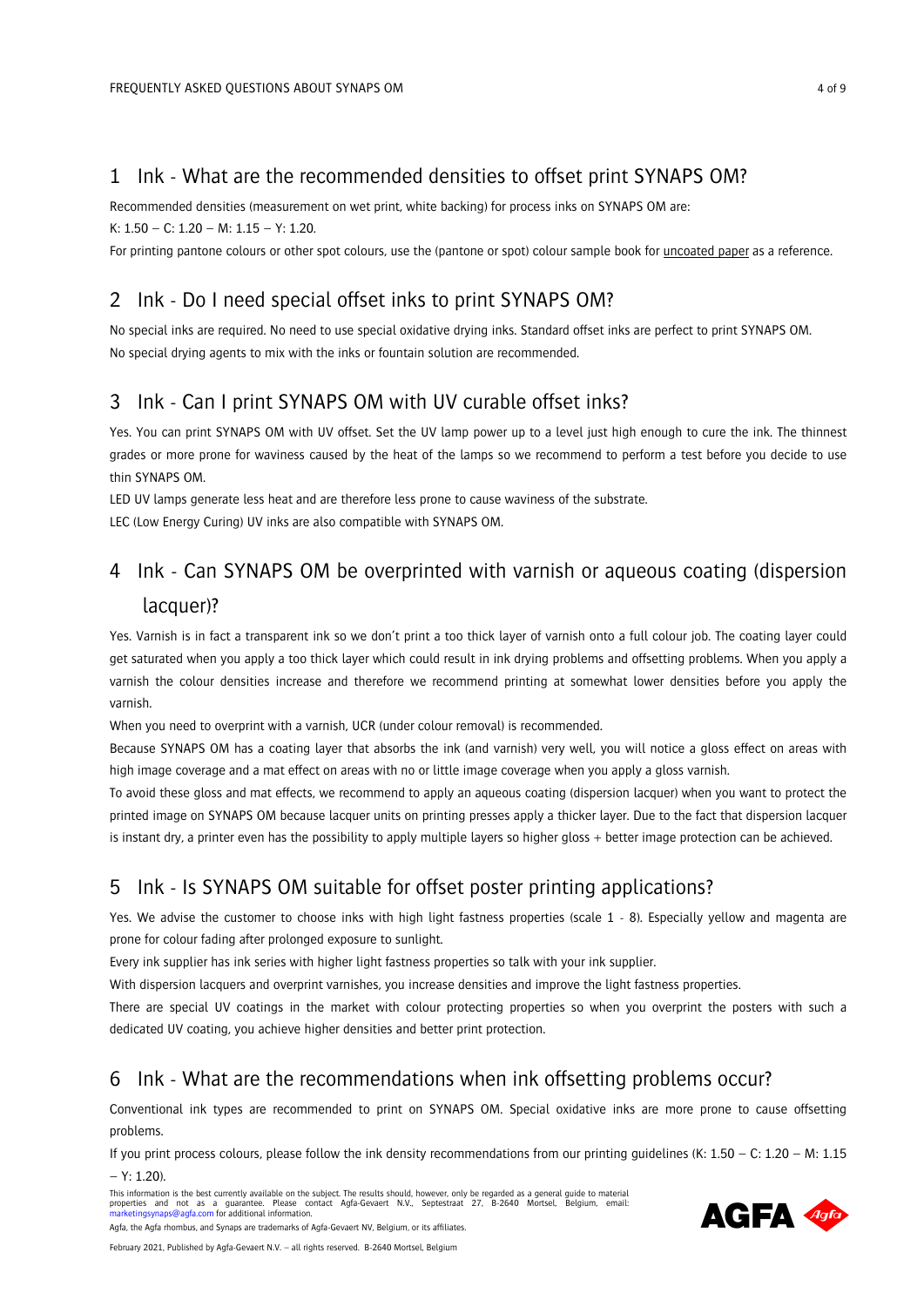If you print pantone colours, use the pantone colour sample book as a reference for adjusting the print density.

It is important is that you use the printed sample book for uncoated paper, not for glossy paper. If not, you might print too high densities which can result in saturation of the SYNAPS OM coating layer with possible problems like slow ink setting, insufficient ink drying and offsetting.

Another attention point is the ink/water mix. Best printing results and ink drying properties are obtained when a printer prints 'on the edge' meaning that he prints with a dampening level just high enough to keep the non image parts clean. Lower dampening level means lower ink level and less emulsification on the press => best printing condition.

Please ask the printer to check the recommendations for mixing the fountain solution additive. Maybe he mixes a too high dosage which has a negative effect on the ink drying. When he uses an automatic fountain solution dosage mixing system, please ask him to check if the dosing system works correct (you can ask him to switch off the dosage system, empty the fountain tank and try again with a correct fountain solution mixture made by hand).

When a printer has everything under control on his offset press, no offsetting problems occur with SYNAPS OM.

When printing very heavy and dark images (e.g. >250% image coverage), slight anti set-off powdering is recommended.

# <span id="page-4-0"></span>7 Printing - How can I reduce cost in make-ready sheets when offset printing SYNAPS OM?

In case a customer needs to print short runs with many plate/image changes, the cost of SYNAPS OM can be a disadvantage. A printer can use uncoated paper with the same gauge as the SYNAPS OM for make-ready sheets. This paper is cheap and perfect as a work around solution to tackle the high cost of SYNAPS OM make-ready sheets.

When he prints recommended densities for uncoated paper, he will print too high densities when he starts printing on SYNAPS OM afterwards so he must print to densities that are about 0.25 lower than what is recommended for printing on uncoated paper.

When he then switches over to SYNAPS OM, he should be more or less right on target. Minor adjustments are however still possible.

# <span id="page-4-1"></span>8 Printing - Can I print SYNAPS OM with UV inkjet?

Yes. Our experience is that the UV inkjet printing press operator has to find a good working point for printing UV inkjet on SYNAPS OM. Press settings depend on image coverage and type of inkjet printing press (and especially type of UV lamps).

To achieve a good working point, the operator has to 'play' with: UV-power, vacuum setting, roll tension, printing speed, ink layer (% image coverage).

To avoid waviness of the substrate, please advise the operator to set the UV-power just high enough to cure the ink. LED UV lamps or less prone for waviness of the substrate.

#### <span id="page-4-2"></span>9 Printing - Can I print SYNAPS OM on HP Indigo presses?

SYNAPS OM135, OM170, OM230 and OM300 are certified for HP Indigo multi-shot sheet fed presses.

SYNAPS OM90F and OM450 are compatible but not certified for HP Indigo multi-shot sheet fed presses (no certification for OM450 because weight is beyond HP Indigo specification (max. 350gr /  $400\mu$ )).

SYNAPS OM170, OM230 and OM300 are certified for HP Indigo 10000/12000 one-shot sheet fed presses.

SYNAPS OM90F, OM135 and OM450 are compatible with HP Indigo 10000/12000 one-shot sheet fed presses.

For very long production runs, experience learns that the blanket needs to be replaced sooner compared to paper printing. Adjusting the blanket temperature up to a level just high enough to dry the HP Indigo ElectroInk will extend the lifetime of the blanket.

For printing SYNAPS OM on HP Indigo web presses you need to apply a primer before printing.

This information is the best currently available on the subject. The results should, however, only be regarded as a general guide to material properties and not as a guarantee. Please contact Agfa-Gevaert N.V., Septestraat 27, B-2640 Mortsel, Belgium, email:<br>[marketingsynaps@agfa.com](mailto:marketingsynaps@agfa.com) for additional information.



Agfa, the Agfa rhombus, and Synaps are trademarks of Agfa-Gevaert NV, Belgium, or its affiliates. February 2021, Published by Agfa-Gevaert N.V. – all rights reserved. B-2640 Mortsel, Belgium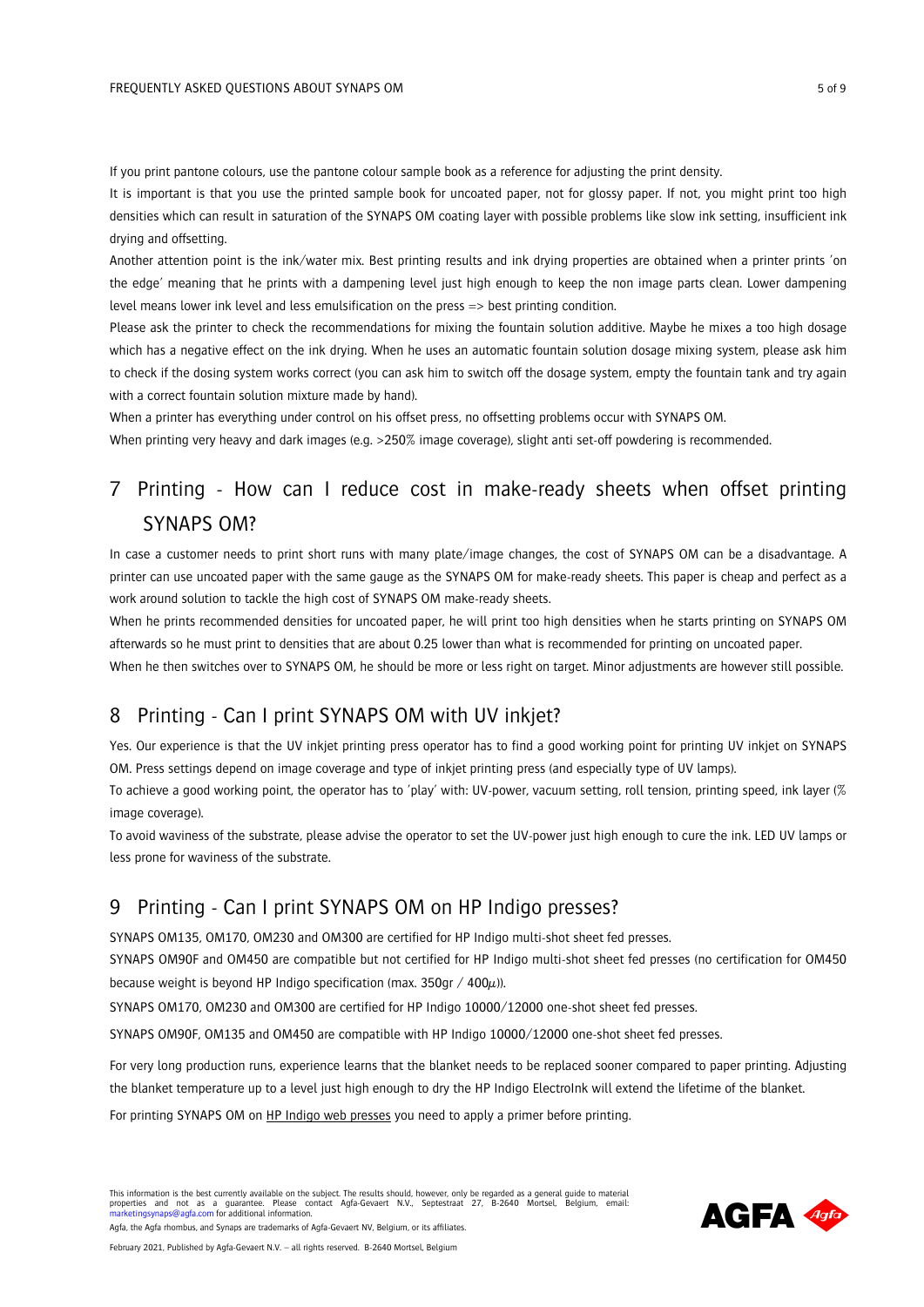#### <span id="page-5-0"></span>10 Printing - Can I print SYNAPS OM on latex inkjet printers?

Latex printing on SYNAPS OM is possible but you have to take following recommendations into account. Printing speed has to be slow (unidirectional printing in many passes) in order to avoid waviness of the substrate caused by too high drying settings. Heavy images are more prone to show these phenomena. We recommend you to search for the best working point and test on beforehand for critical jobs.

# <span id="page-5-1"></span>11 Printing - Can I print SYNAPS OM on Riso duplicators?

No. SYNAPS OM is not compatible with Riso duplicator systems.

# <span id="page-5-2"></span>12 Printing - Can I print SYNAPS OM on Océ Colorwave printers?

No. The print result looks ok but the printed images are very sensitive for marking caused by guiding wheels of the printer. The printed images are also very scratch sensitive so we do not recommend using SYNAPS OM on these types of presses.

# <span id="page-5-3"></span>13 Printing - Can I use SYNAPS OM on desktop inkjet printers?

No, SYNAPS OM is not compatible with desktop inkjet printers. The coating layer of SYNAPS OM rejects the water based ink.

# <span id="page-5-4"></span>14 Printing - Can I use SYNAPS OM for screen printing?

Yes. SYNAPS OM was tested successfully on UV and solvent screen printing presses.

# <span id="page-5-5"></span>15 Printing - Can I use SYNAPS OM on flexo printing presses?

Yes. We tested SYNAPS OM with water based flexo ink (hot air drying) and UV flexo ink (UV lamp curing). Both tests were successful.

# <span id="page-5-6"></span>16 Printing - Can I use SYNAPS OM on thermal transfer printers?

Yes. We successfully tested SYNAPS OM on a Thermaline T5000R thermal transfer printer equipped with a wax/resin ribbon.

# <span id="page-5-7"></span>17 Printing - Can I use SYNAPS OM on Komori Impremia IS29 or KonicaMinolta AccurioJet KM-1 UV inkjet presses?

Yes. We successfully tested the complete SYNAPS OM range on both digital presses in duplex printing mode.

# <span id="page-5-8"></span>18 Finishing - Can I cut SYNAPS OM on guillotine cutting machines?

Yes. The hardened steel cutting blade has to be sharp and clean for optimum cutting result. Don't cut lifts higher than 5cm (2 inches). The angle of the cutting blade is important. The sharper the angle of the blade, the cleaner the cut.

# <span id="page-5-9"></span>19 Finishing - Can SYNAPS OM be used for die cutting?

Use sharp hard steel blades with rounded inner corners. Avoid inside die-cuts less than or equal to 90 degrees. Keep retention points small and few to avoid tearing when you take away the waste material. The best results are obtained on cylinder type presses. Platen type presses are less suitable especially for complex die cut shapes. For die cutting the thickest SYNAPS OM gauges, you can consider to use dies for die cutting polycarbonate cards. These dies are very hard and produce the cleanest cuts.

This information is the best currently available on the subject. The results should, however, only be regarded as a general guide to material properties and not as a guarantee. Please contact Agfa-Gevaert N.V., Septestraat 27, B-2640 Mortsel, Belgium, email:<br>[marketingsynaps@agfa.com](mailto:marketingsynaps@agfa.com) for additional information. Agfa, the Agfa rhombus, and Synaps are trademarks of Agfa-Gevaert NV, Belgium, or its affiliates.

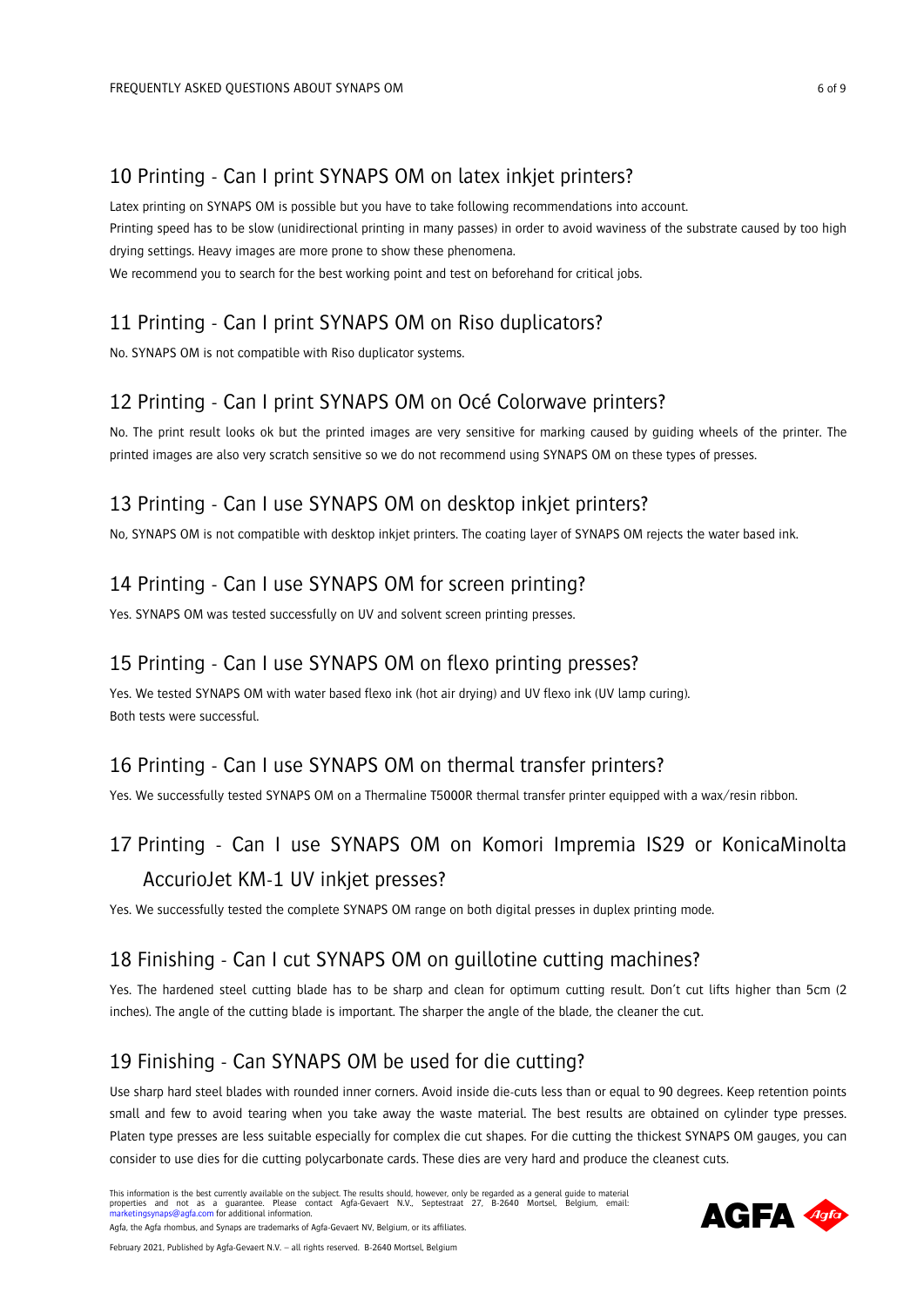#### <span id="page-6-0"></span>20 Finishing - Can I cut SYNAPS OM on laser cutting equipment?

Yes. Laser cutting works well. The power of the cutting device needs to be adjusted according to the thickness of the substrate. Laser engraving is also possible on SYNAPS OM.

# <span id="page-6-1"></span>21 Finishing - Can I cut SYNAPS OM on rolling trimmers and cutting plotters?

Yes. Rolling trimmers and cutting plotters work well with the lighter versions of SYNAPS OM. Heavier versions may give problems, depending on the equipment used. Before you decide to use SYNAPS OM, a test is recommended.

Heavier versions of SYNAPS OM can be cut on flatbed cutting plotter devices as this type of equipment can cut thicker substrates.

# <span id="page-6-2"></span>22 Finishing - Can I drill SYNAPS OM with graphic drilling equipment?

Yes. Use sharp and clean drill bits. Drills have to be free of nicks. Use short dwell times during drilling to eliminate heat generation. Don't drill too high lifts. Recommended drills are steel drills coated with Teflon (to prevent sticking). If possible, lower the speed of the drills to prevent heat generation.

Intermediate spraying on the inside and the outside of the drill with 'dry silicone spray' or intermediate drilling in wax paper (lubrication inside the drill bits) will facilitate drilling and will extend the life and sharpness of the drill significantly. The best results are obtained with drilling equipment that have drill bit lubrication and drill bit cooling.

# <span id="page-6-3"></span>23 Finishing – Can I stitch SYNAPS OM?

Yes but you have to take into account that the irregular punches from the needle(s) can promote tearing of the substrate so therefore we do not recommend stitching for e.g. flag cord applications or other applications where there is a possible sensitivity for tearing.

# <span id="page-6-4"></span>24 Finishing - Can I fold SYNAPS OM on regular folding equipment?

SYNAPS OM135 can be folded on a regular folding machine. Folding can be difficult with heavier versions of SYNAPS OM. Cross folding (superimposed or transverse fold) is not recommended for all gauges.

Scoring is recommended to obtain a tight fold with the heavier versions of SYNAPS OM. The ridge of the score should be on the outside of the fold.

It is recommended to apply extra pressure after folding to keep the fold tight.

SYNAPS OM90F can be folded on regular folding equipment. Avoid folds that cause air entrapment, since SYNAPS OM90F is not permeable.

Please consult 'recommendations for folding SYNAPS OM90F' on our website for more specific information. Important! Always do a folding test before deciding to use SYNAPS OM for a specific job!

# <span id="page-6-5"></span>25 Finishing - Can SYNAPS OM be laminated.

Yes. SYNAPS OM can be laminated with PET/PE film and OPP film. The operating temperature should not exceed 120 °C (248 °F). Tests with PVC film were not successful.

# <span id="page-6-6"></span>26 Finishing - Can I emboss SYNAPS OM?

Embossing on a cylinder press works well with all SYNAPS OM weights.

On a platen press the pressure and evenness of pressure can be a problem especially with thicker SYNAPS OM grades and more

complex embossing forms. We recommend using hardened embossing moulds.

Before you decide to use SYNAPS OM for embossing, a test is strongly recommended.

This information is the best currently available on the subject. The results should, however, only be regarded as a general guide to material properties and not as a guarantee. Please contact Agfa-Gevaert N.V., Septestraat 27, B-2640 Mortsel, Belgium, email:<br>[marketingsynaps@agfa.com](mailto:marketingsynaps@agfa.com) for additional information.

Agfa, the Agfa rhombus, and Synaps are trademarks of Agfa-Gevaert NV, Belgium, or its affiliates.

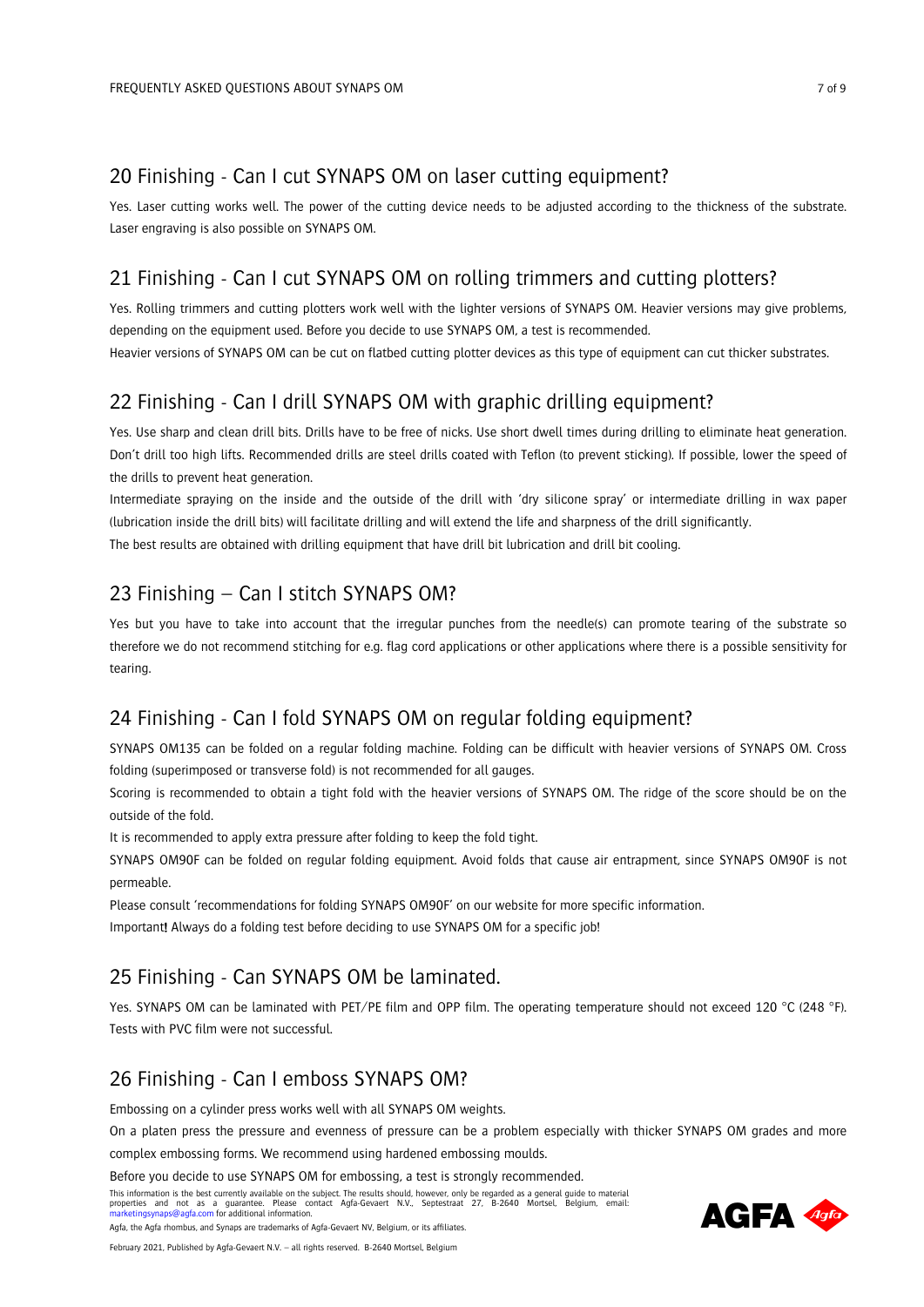## <span id="page-7-0"></span>27 Finishing - Can I use SYNAPS OM for ultrasonic welding?

No, SYNAPS OM is not suitable for ultrasonic welding.

## <span id="page-7-1"></span>28 Finishing - Can I use SYNAPS OM for book finishing?

SYNAPS OM is a perfect material for Wire-O, Unicoil-Spiral and comb binding. Use round holes to avoid tearing. For book covers, we recommend applying a top coating on SYNAPS OM to avoid scratching or marking. SYNAPS OM90F is also perfect material for production of 'perfect binding' books (with PUR or EVA (hotmelt) glue). For 'perfect binding' book covers, we recommend to use SYNAPS OM up to OM170. Thicker SYNAPS OM is prone to cause cover gapping at the book spine. As glue for perfect binding books, we recommend to use EVA or PUR glue. Always do a binding test before deciding to use SYNAPS OM for a specific job!

# <span id="page-7-2"></span>29 Finishing - Can I use SYNAPS OM for hot foil stamping?

Yes. SYNAPS OM can be used for hot foil stamping.

# <span id="page-7-3"></span>30 Miscellaneous - Is SYNAPS OM writable?

Yes, SYNAPS OM is writable with ballpoint, fountain pen and pencil. The porous coating of SYNAPS OM however makes erasing impossible. When you use an alcohol or solvent based marker pen, the coating layer of SYNAPS OM can be dissolved certainly when you apply more streaks on the same spot.

We also performed a test with a highlighter pen (text marker pen) on SYNAPS OM and we did not notice any dissolving of the coating layer.

# <span id="page-7-4"></span>31 Miscellaneous - Does the whiteness of SYNAPS OM change due to exposure to sunlight?

SYNAPS OM becomes slightly yellowish after prolonged exposure to 'unfiltered' sunlight. After this shift, the level of whiteness remains the same.

After prolonged exposure to 'filtered' sunlight (e.g. on the dashboard of a car), SYNAPS OM becomes however slightly whiter. Important note: In neither of both tests did SYNAPS OM show any sign of brittleness or deterioration.

# <span id="page-7-5"></span>32 Miscellaneous - Can I use SYNAPS OM for underwater applications?

Yes. When you submerge SYNAPS OM in water the SYNAPS OM coating layer soaks up water which results in a coating layer that becomes more scratch sensitive. This means that, when you would treat soaked wet SYNAPS OM rough (e.g. throwing something heavy on SYNAPS OM or throwing something sharp on SYNAPS OM), you might damage printed SYNAPS OM and lose image parts. When you submerge SYNAPS OM in water without scratching the coating layer or rough handling, nothing will happen. After drying, the SYNAPS OM coating layer is again as scratch resistant as before the submersion in water.

The wet scratch resistance of SYNAPS OM can be improved significantly with a dedicated overprint water based dispersion lacquer. Agfa recommends Actega Terrawet Barrier Coating G 9/523. The thicker the lacquer layer, the better the wet scratch resistance.

# <span id="page-7-6"></span>33 Miscellaneous - Does SYNAPS OM qualify for use in direct contact with foodstuffs?

No. SYNAPS OM does not qualify for use in direct contact with food.

This information is the best currently available on the subject. The results should, however, only be regarded as a general guide to material properties and not as a guarantee. Please contact Agfa-Gevaert N.V., Septestraat 27, B-2640 Mortsel, Belgium, email:<br>[marketingsynaps@agfa.com](mailto:marketingsynaps@agfa.com) for additional information. Agfa, the Agfa rhombus, and Synaps are trademarks of Agfa-Gevaert NV, Belgium, or its affiliates.